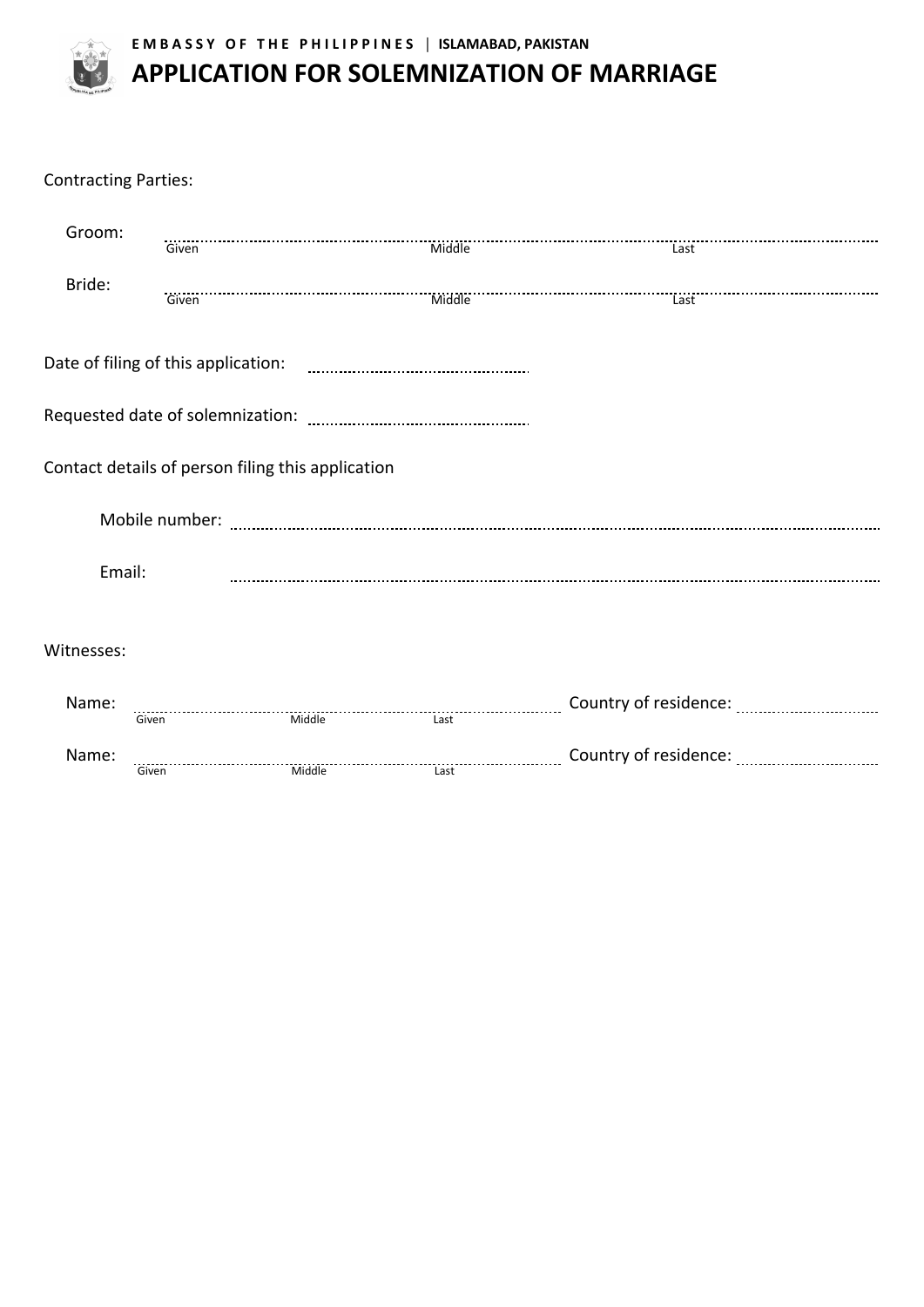|                         | EMBASSY OF THE PHILIPPINES   ISLAMABAD, PAKISTAN |  |  |  |
|-------------------------|--------------------------------------------------|--|--|--|
|                         | <b>APPLICATION FOR MARRIAGE LICENCE</b>          |  |  |  |
|                         | To be accomplished by the GROOM                  |  |  |  |
|                         |                                                  |  |  |  |
| <b>Consular Section</b> |                                                  |  |  |  |

**Embassy of the Philippines** 

**Islamabad, Pakistan**

| Doc. No.: |  |
|-----------|--|
| Page No.: |  |
| Book No.: |  |
| O.R. No.  |  |
| Fee Paid: |  |
|           |  |

I respectfully apply for a license to contract marriage with and to this effect, being duly sworn, I hereby depose and say that I have all the necessary qualifications and none of the legal disqualifications to contract marriage and that the following data are true and correct to the best of my knowledge and information:

| <b>Full name of GROOM:</b>                             |                                   |  |  |                                                                                                                        |  |
|--------------------------------------------------------|-----------------------------------|--|--|------------------------------------------------------------------------------------------------------------------------|--|
|                                                        |                                   |  |  |                                                                                                                        |  |
|                                                        |                                   |  |  |                                                                                                                        |  |
| Citizenship:                                           |                                   |  |  |                                                                                                                        |  |
|                                                        |                                   |  |  |                                                                                                                        |  |
|                                                        |                                   |  |  |                                                                                                                        |  |
| If previously married, marriage was dissolved through: |                                   |  |  |                                                                                                                        |  |
|                                                        | place of dissolution of marriage: |  |  |                                                                                                                        |  |
|                                                        | date of dissolution of marriage:  |  |  |                                                                                                                        |  |
|                                                        |                                   |  |  |                                                                                                                        |  |
|                                                        |                                   |  |  |                                                                                                                        |  |
| Father's Name:                                         |                                   |  |  | TO CITIZENSIA CITIZENSIA SUOMAN LAST TUNNEEN SUURIMMINE SUURI TUNNEEN TUNNEEN TUNNEEN TUNNEEN SUURI SUURI TUNN<br>Tast |  |
|                                                        |                                   |  |  |                                                                                                                        |  |
| Mother's Name:                                         |                                   |  |  |                                                                                                                        |  |
|                                                        |                                   |  |  |                                                                                                                        |  |
| If Groom needs Consent or Advice, persons who gave it: |                                   |  |  |                                                                                                                        |  |
|                                                        |                                   |  |  |                                                                                                                        |  |
|                                                        |                                   |  |  |                                                                                                                        |  |
| Signature of Groom:                                    |                                   |  |  |                                                                                                                        |  |
|                                                        |                                   |  |  |                                                                                                                        |  |
| Islamabad, Pakistan.                                   |                                   |  |  |                                                                                                                        |  |